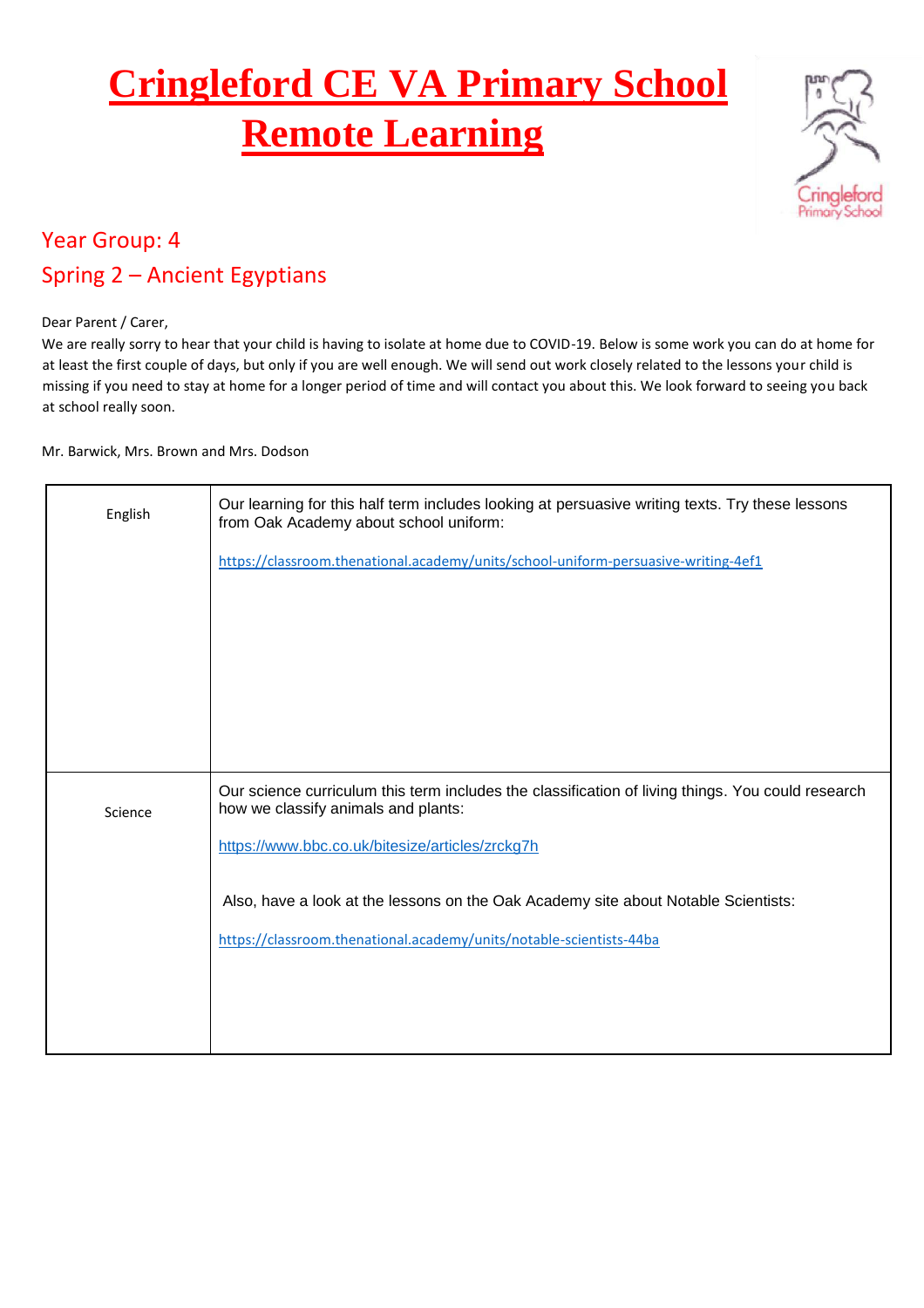

| Maths   | Please have a go at the "Area" problem-solving tasks on a power-point on the blog. |
|---------|------------------------------------------------------------------------------------|
|         | Also, go onto "Times Tables Rock Stars" for more learning of your times tables.    |
|         |                                                                                    |
|         |                                                                                    |
| Reading | Take a look at these Oak Academy lessons which encourage reading for pleasure:     |
|         | https://classroom.thenational.academy/units/reading-for-pleasure-2dfe              |
|         |                                                                                    |
|         |                                                                                    |
|         |                                                                                    |

## **Cringleford CE VA Primary School Remote Learning**

| <b>PE</b> | You can use the following websites to keep active at home:                                                                      |
|-----------|---------------------------------------------------------------------------------------------------------------------------------|
|           | There are some brilliant activities that you can do at home here:<br>https://www.youthsporttrust.org/pe-home-learning           |
|           | And lots of great activities on the BBC Super-movers website:<br>https://www.bbc.co.uk/teach/supermovers/ks2-collection/zr4ky9q |